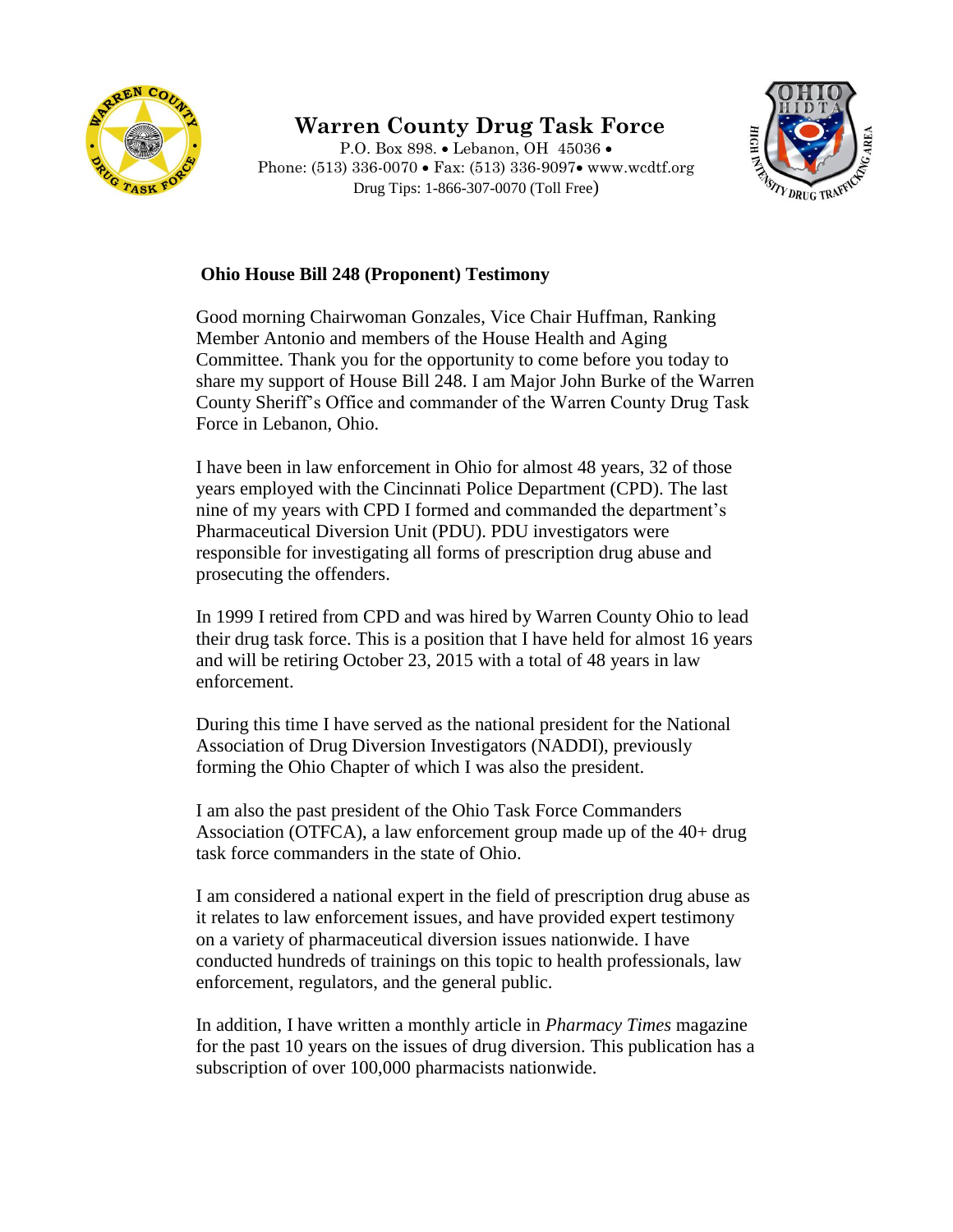I took great interest when OxyContin® was reformulated and put on retail pharmacy shelves in August 2010. I was curious to see if the addition of an Abuse Deterrent Opioid (ADO) would make any difference in the diversion of this highly abused prescription opiate. We were told that the drug had been reformulated so that compromising its composition would be very difficult, thus deterring the snorting or injecting of the drug.

With street values reaching \$1 per milligram and even higher, there was no doubt that OxyContin® abuse had reached epidemic proportions in parts of the United States. The reformulation allowed law enforcement the ability to see if an ADO product would substantially reduce abuse and misuse or not.

By the end of 2010, my agency, the Warren County Drug Task Force (WCDTF) began to see the street demand and the street price of OxyContin® begin to plunge. The abuse of oxycodone IR 30mg. increased and cheap heroin began to dominate the illegal opiate scene.

In 2011 and 2012, the seizures of OxyContin® by the WCDTF dropped to record low numbers. In fact, since 2013 the WCDTF has had zero seizures or diverted dosage units of this drug. This is based on a 20+ person drug task force who make approximately 200 undercover drug buys per year. Similar circumstances exist in Ohio task forces and across the United States.

Further evidence of the effectiveness of the ADO in respect to OxyContin® came from the program Rx Patrol®. Rx Patrol® tracks pharmacy robberies nationwide, reporting the descriptions of the perpetrators, weapon used, and what drug was demanded by the robber.

Prior to the reformulation of OxyContin®, this drug was demanded in 73.15% of all robberies reported to Rx Patrol (2009). After the reformulation, this figure has dropped to 12.29% (2014). The significance of this is that armed robbers can demand any pharmaceutical drug they want when holding up a pharmacy. Their demands will always represent the drugs that are the most in demand, highest in street price, and most abused and diverted, with the highest propensity to cause overdose death.

As President of NADDI, I asked our national membership to participate in a Survey Monkey on the abuse and diversion of OxyContin® both before and after reformulation. This was conducted in April 2013, and included 240 participants, mostly law enforcement officers.

The same results occurred with these 240 NADDI members as they recounted the fact that illegal demand and street prices for OxyContin® had dropped considerably after the ADF was introduced. In the end, many